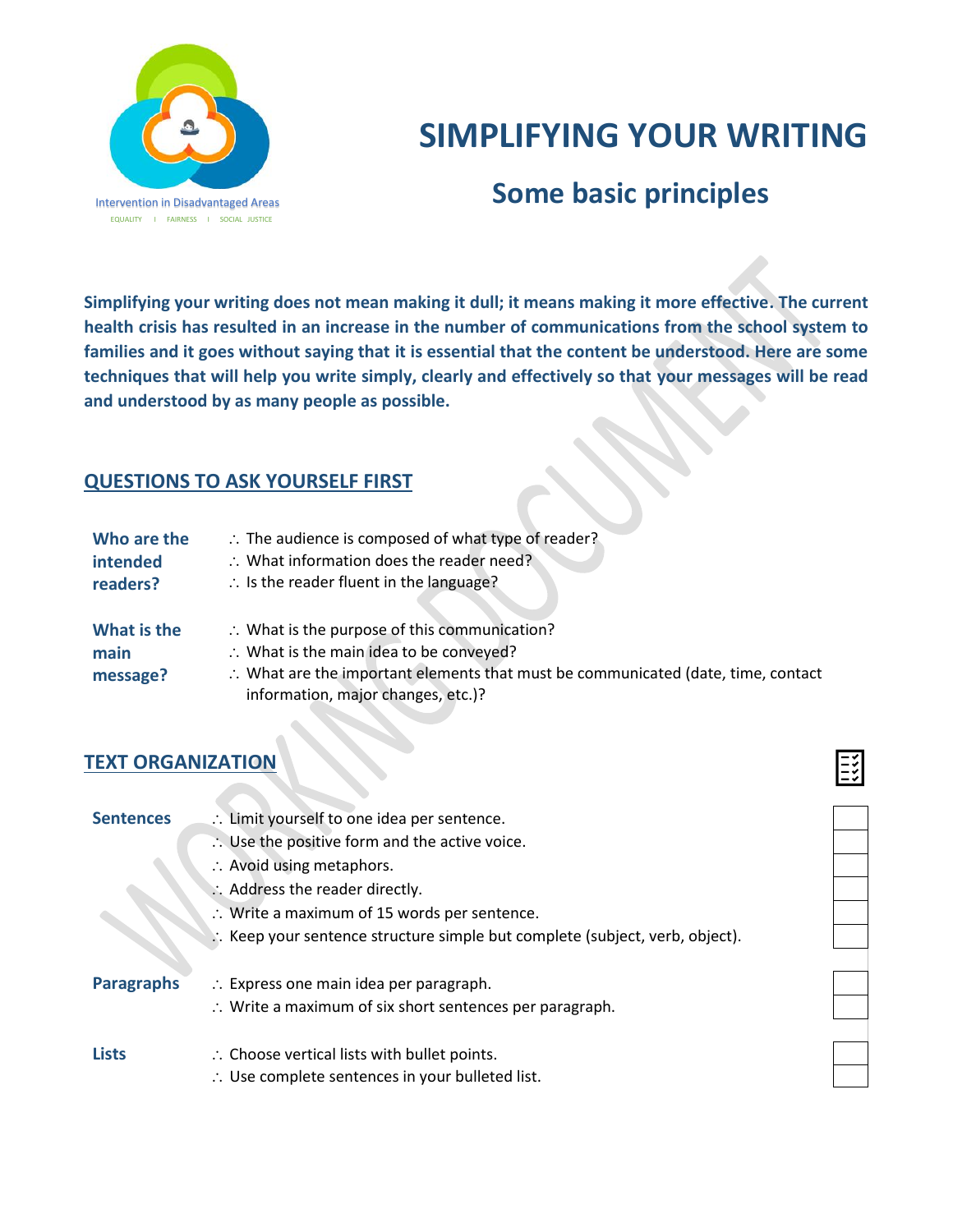# **LAYOUT AND DESIGN**

| Layout               | $\therefore$ Provide as much white space as possible.<br>$\therefore$ Use margins that are at least 2.5 cm wide.<br>$\therefore$ Put titles in bold type that is 2 points larger than the font for the text.<br>$\therefore$ Leave one extra line space before and after titles, subtitles and paragraphs.<br>$\therefore$ Use 1.5 or 2.0 line spacing.<br>$\therefore$ Ensure that the titles and subtitles effectively introduce the content that follows. |  |
|----------------------|--------------------------------------------------------------------------------------------------------------------------------------------------------------------------------------------------------------------------------------------------------------------------------------------------------------------------------------------------------------------------------------------------------------------------------------------------------------|--|
| <b>Font</b>          | $\therefore$ Use a 12-point font.<br>$\therefore$ Use the same font throughout the document.<br>$\therefore$ Use a serif font such as Times New Roman.<br>$\therefore$ Only use bold type to emphasize a few words.                                                                                                                                                                                                                                          |  |
| <b>Justification</b> | $\therefore$ Choose left justification.<br>:. Avoid full justification of the text in order to avoid irregular spacing between words.                                                                                                                                                                                                                                                                                                                        |  |
| <b>Illustration</b>  | $\therefore$ Use symbols that the target audience understands.<br>$\therefore$ Only incorporate images that are closely related to the text.                                                                                                                                                                                                                                                                                                                 |  |

 $\mathbf{E}$ 

**HILL** 

# **LANGUAGE**

| <b>Vocabulary</b> | : Choose common, everyday words.                                     |
|-------------------|----------------------------------------------------------------------|
|                   | :. Choose words that have few syllables.                             |
|                   | : Avoid using jargon, initialisms, acronyms and other abbreviations. |
|                   | $\therefore$ Cut out unnecessary words (adverbs, for example).       |
|                   |                                                                      |
| <b>Verbs</b>      | $\therefore$ Use simple tenses.                                      |
|                   | :. Only use one conjugated verb per sentence.                        |
|                   | $\therefore$ Keep the verb and the subject close together.           |
|                   | :. Avoid starting sentences with participles.                        |

# **CONCRETE EXAMPLE**

**Here is a concrete example of a message sent to parents by a school service centre. The first text uses formal language, and the second uses plain language.**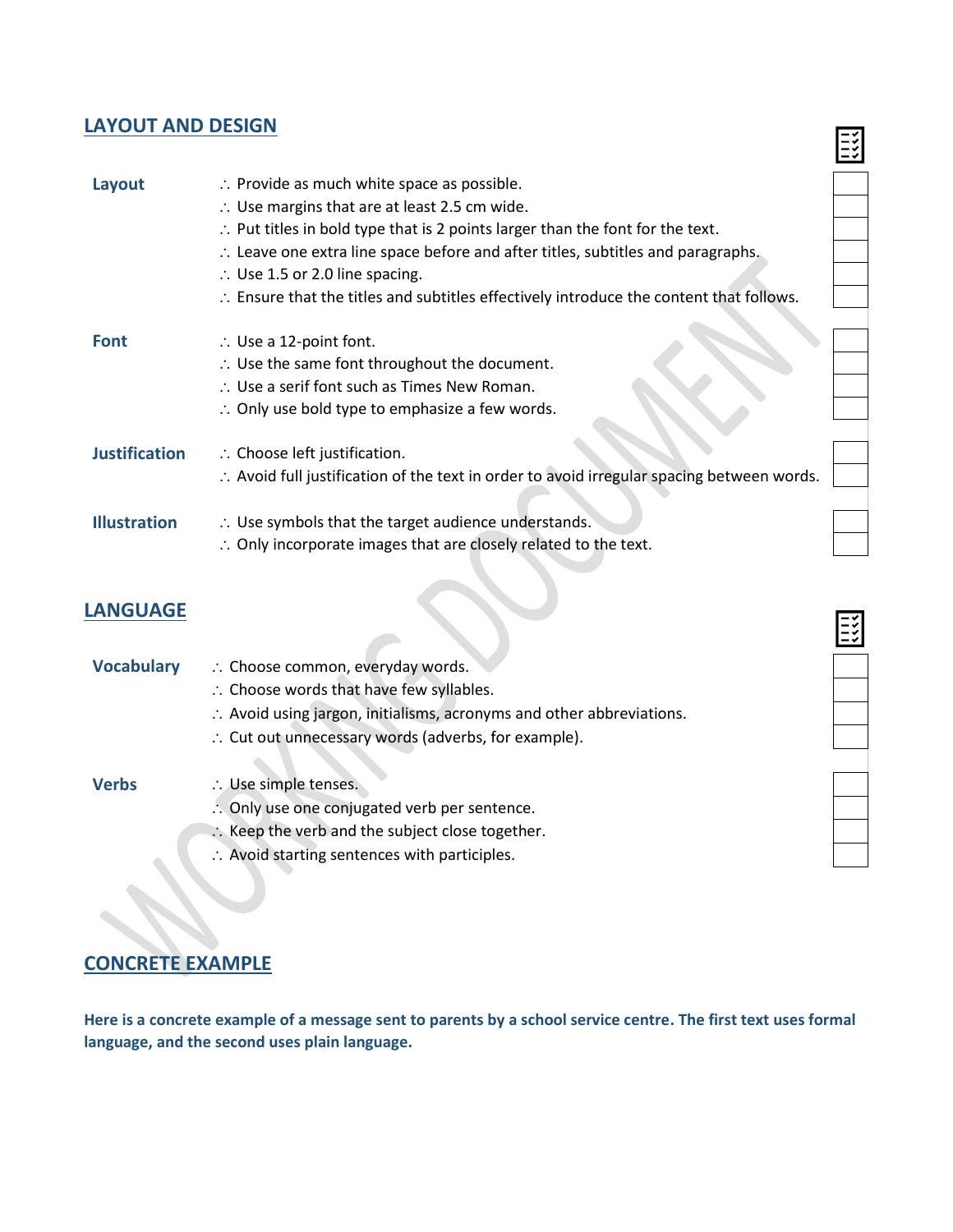October 2, 2020

To all parents of students attending the schools under the jurisdiction of the School Service Centre

Dear Madam or Sir:

#### **SUBJECT: School transportation**

We are sending you some information concerning school transportation for students:

#### **Wearing of a procedural mask**

In light of the findings of the epidemiological studies conducted in our schools by the public health authorities, we know that wearing a procedural mask (also known as a surgical mask) provides greater protection than a fabric mask. If a case of COVID-19 were reported among the other passengers on your child's route, the wearing of a procedural mask would greatly reduce the likelihood of your child having to go into preventive isolation.

#### **School transportation for elementary school students: new surplus seats available**

After having taken into account all students who are entitled to school transportation and confirmed their use of the service on our different routes, we are now in a position to offer new surplus seats in certain sectors. They will be assigned on a priority basis to the youngest students and those whose principal address is located furthest from the school. New requests can be submitted up to and including October 9, 2020, and the transportation service will begin on November 1, 2020. You can register your child by clicking on the following link: https:// inscriptiontransportscolaire/place.ca.

#### **School transportation workforce shortage**

The current pandemic poses an additional challenge in terms of recruiting and replacing drivers. At this time, we are in a position to ensure service on all routes. However, given the information we have obtained from our transportation providers, the precarious nature of the situation could lead to temporary service disruptions on some routes. We prefer to advise you of this possibility. Should such a situation arise, we will inform you, by email, as soon as possible.

Thank you for your understanding and, above all for your forbearance at this very difficult time.

Yours truly,

Director General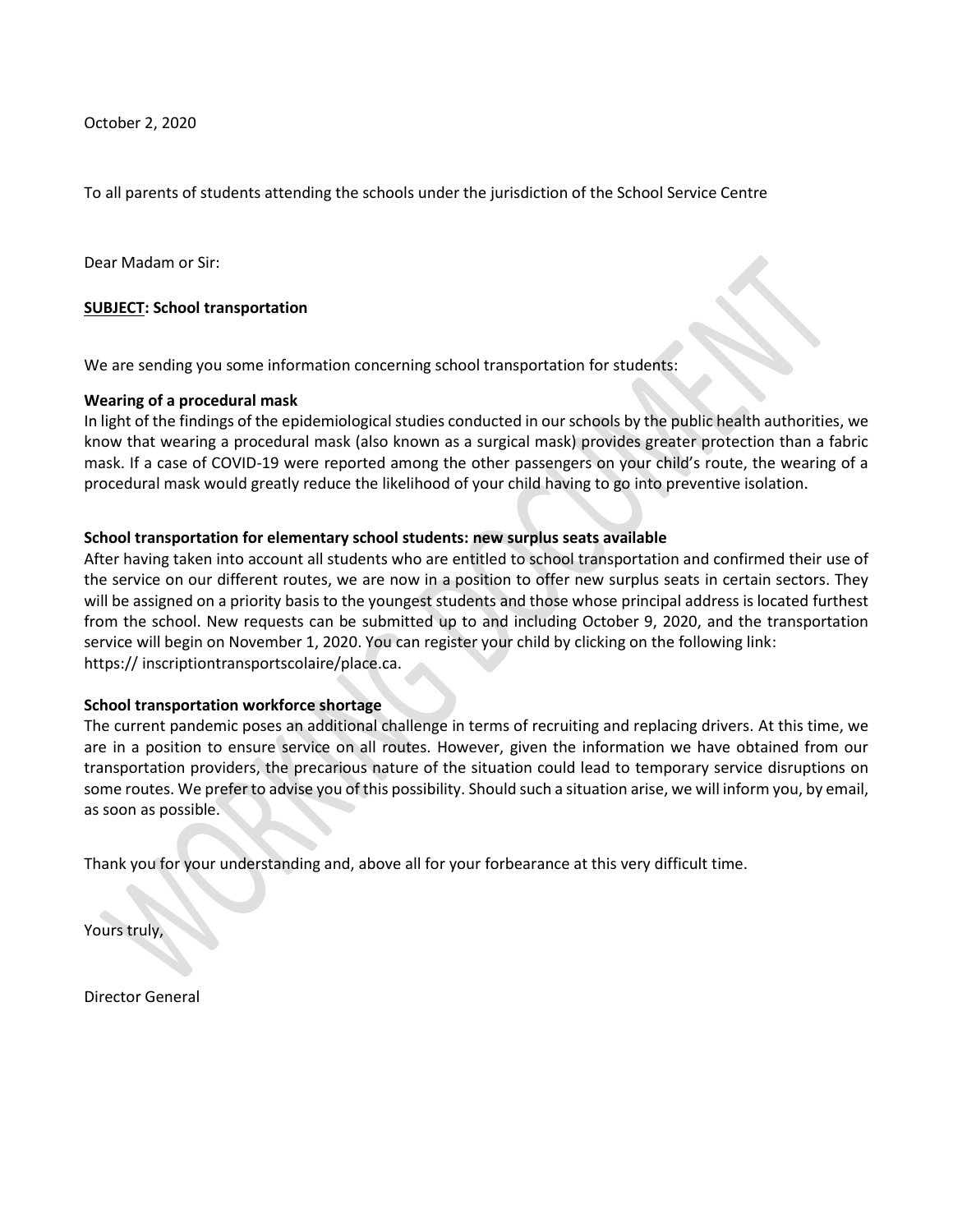October 2, 2020

To all parents of students in schools under the School Service Centre

Dear Parents:

# **SUBJECT: Taking the school bus**

Here is some information on school bus transportation for students:

## **Wearing a procedural mask on the bus**

Public heath officials say that a procedural mask protects better than cloth masks. We suggest that students wear a procedural mask on the bus.

# *Procedural mask*

### **Buses for elementary school students: More seats are now available**

More seats will be available on the buses **starting November 1, 2020**. Priority will be given to the youngest students and those who live farthest away from the school.

**Signing up**:

- You must sign up **no later than October 9, 2020.**
- To do so, **click** on this link: [https://xxxx/inscriptiontransportscolaire/place.ca.](https://xxxx/inscriptiontransportscolaire/place.ca)

# **Shortage of bus drivers**

It is hard to hire and replace bus drivers during the pandemic. Your bus route could be cancelled if the driver gets sick. If that happens, you will be sent an email.

Thank you for your understanding and patience in these difficult times.

Yours truly,

Director General